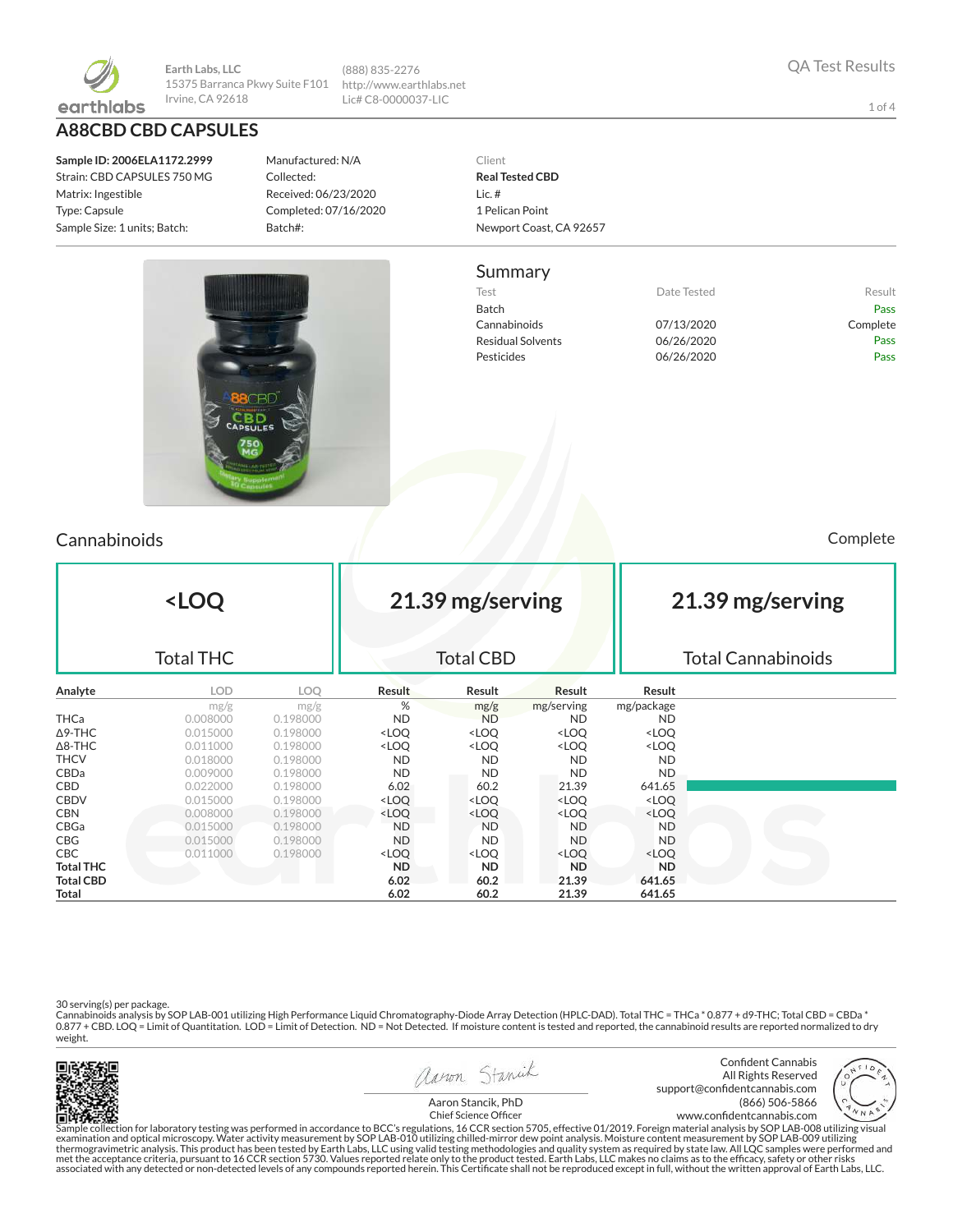

**Earth Labs, LLC** 15375 Barranca Pkwy Suite F101 http://www.earthlabs.net Irvine, CA 92618

## **A88CBD CBD CAPSULES**

| Sample ID: 2006ELA1172.2999  | Manufactured: N/A     | Client                  |
|------------------------------|-----------------------|-------------------------|
| Strain: CBD CAPSULES 750 MG  | Collected:            | <b>Real Tested CBD</b>  |
| Matrix: Ingestible           | Received: 06/23/2020  | Lic. $#$                |
| Type: Capsule                | Completed: 07/16/2020 | 1 Pelican Point         |
| Sample Size: 1 units; Batch: | Batch#:               | Newport Coast, CA 92657 |

(888) 835-2276 Lic# C8-0000037-LIC

## Residual Pesticides **Passachuset International Control** Control of the Pass Pass

| Analyte             | <b>LOD</b> | <b>LOO</b> | Limit          | <b>Result</b>                                                                                                           | <b>Status</b> | Analyte                 | LOD       | <b>LOO</b> | Limit          | <b>Result</b> | <b>Status</b> |
|---------------------|------------|------------|----------------|-------------------------------------------------------------------------------------------------------------------------|---------------|-------------------------|-----------|------------|----------------|---------------|---------------|
|                     | $\mu$ g/g  | $\mu$ g/g  | $\mu$ g/g      | $\mu$ g/g                                                                                                               |               |                         | $\mu$ g/g | $\mu$ g/g  | $\mu$ g/g      | $\mu$ g/g     |               |
| Abamectin           | 0.022      | 0.066      | 0.3            | <b>ND</b>                                                                                                               | Pass          | Fludioxonil             | 0.015     | 0.046      | 30             | <b>ND</b>     | Pass          |
| Acephate            | 0.004      | 0.012      | 5              | <b>ND</b>                                                                                                               | Pass          | Hexythiazox             | 0.007     | 0.021      | $\overline{2}$ | <b>ND</b>     | Pass          |
| Acequinocyl         | 0.015      | 0.044      | $\overline{4}$ | <b>ND</b>                                                                                                               | Pass          | Imazalil                | 0.029     | 0.086      | 0.029          | <b>ND</b>     | Pass          |
| Acetamiprid         | 0.005      | 0.015      | 5              | <b>ND</b>                                                                                                               | Pass          | Imidacloprid            | 0.008     | 0.024      | 3              | <b>ND</b>     | Pass          |
| Aldicarb            | 0.025      | 0.074      | 0.025          | <b>ND</b>                                                                                                               | Pass          | Kresoxim Methyl         | 0.025     | 0.074      | 1              | <b>ND</b>     | Pass          |
| Azoxystrobin        | 0.009      | 0.028      | 40             | <loo< th=""><th>Pass</th><th>Malathion</th><th>0.028</th><th>0.084</th><th>5</th><th><b>ND</b></th><th>Pass</th></loo<> | Pass          | Malathion               | 0.028     | 0.084      | 5              | <b>ND</b>     | Pass          |
| <b>Bifenazate</b>   | 0.005      | 0.014      | 5              | <b>ND</b>                                                                                                               | Pass          | Metalaxyl               | 0.026     | 0.079      | 15             | <b>ND</b>     | Pass          |
| <b>Bifenthrin</b>   | 0.022      | 0.066      | 0.5            | <b>ND</b>                                                                                                               | Pass          | Methiocarb              | 0.031     | 0.093      | 0.031          | <b>ND</b>     | Pass          |
| <b>Boscalid</b>     | 0.014      | 0.042      | 10             | <b>ND</b>                                                                                                               | Pass          | Methomyl                | 0.031     | 0.093      | 0.1            | <b>ND</b>     | Pass          |
| Captan              | 0.21       | 0.593      | 5              | <b>ND</b>                                                                                                               | Pass          | Mevinphos               | 0.01      | 0.031      | 0.01           | <b>ND</b>     | Pass          |
| Carbaryl            | 0.009      | 0.027      | 0.5            | <b>ND</b>                                                                                                               | Pass          | Myclobutanil            | 0.017     | 0.052      | 9              | <b>ND</b>     | Pass          |
| Carbofuran          | 0.018      | 0.054      | 0.018          | <b>ND</b>                                                                                                               | Pass          | <b>Naled</b>            | 0.027     | 0.081      | 0.5            | <b>ND</b>     | Pass          |
| Chlorantraniliprole | 0.03       | 0.09       | 40             | <b>ND</b>                                                                                                               | Pass          | Oxamyl                  | 0.014     | 0.042      | 0.2            | <b>ND</b>     | Pass          |
| Chlordane           | 0.023      | 0.075      | 0.023          | <b>ND</b>                                                                                                               | Pass          | Paclobutrazol           | 0.017     | 0.051      | 0.017          | <b>ND</b>     | Pass          |
| Chlorfenapyr        | 0.007      | 0.022      | 0.007          | <b>ND</b>                                                                                                               | Pass          | <b>Parathion Methyl</b> | 0.011     | 0.033      | 0.011          | <b>ND</b>     | Pass          |
| Chlorpyrifos        | 0.018      | 0.054      | 0.018          | <b>ND</b>                                                                                                               | Pass          | Pentachloronitrobenzene | 0.025     | 0.079      | 0.2            | <b>ND</b>     | Pass          |
| Clofentezine        | 0.025      | 0.075      | 0.5            | <b>ND</b>                                                                                                               | Pass          | Permethrin              | 0.087     | 0.26       | 20             | <b>ND</b>     | Pass          |
| Coumaphos           | 0.02       | 0.06       | 0.02           | <b>ND</b>                                                                                                               | Pass          | Phosmet                 | 0.02      | 0.06       | 0.2            | <b>ND</b>     | Pass          |
| Cyfluthrin          | 0.158      | 0.475      | 1              | <b>ND</b>                                                                                                               | Pass          | Piperonyl Butoxide      | 0.021     | 0.063      | 8              | <b>ND</b>     | Pass          |
| Cypermethrin        | 0.037      | 0.111      | 1              | <b>ND</b>                                                                                                               | Pass          | Prallethrin             | 0.026     | 0.078      | 0.4            | <b>ND</b>     | Pass          |
| Daminozide          | 0.01       | 0.03       | 0.01           | <b>ND</b>                                                                                                               | Pass          | Propiconazole           | 0.029     | 0.088      | 20             | <b>ND</b>     | Pass          |
| Diazinon            | 0.008      | 0.024      | 0.2            | <b>ND</b>                                                                                                               | Pass          | Propoxur                | 0.03      | 0.089      | 0.03           | <b>ND</b>     | Pass          |
| <b>Dichlorvos</b>   | 0.015      | 0.044      | 0.015          | <b>ND</b>                                                                                                               | Pass          | Pyrethrins              | 0.02      | 0.059      | 1              | <b>ND</b>     | Pass          |
| Dimethoate          | 0.027      | 0.082      | 0.027          | <b>ND</b>                                                                                                               | Pass          | Pyridaben               | 0.006     | 0.018      | 3              | <b>ND</b>     | Pass          |
| Dimethomorph        | 0.016      | 0.048      | 20             | <b>ND</b>                                                                                                               | Pass          | Spinetoram              | 0.019     | 0.056      | 3              | <b>ND</b>     | Pass          |
| Ethoprophos         | 0.018      | 0.055      | 0.018          | <b>ND</b>                                                                                                               | Pass          | Spinosad                | 0.011     | 0.034      | 3              | <b>ND</b>     | Pass          |
| Etofenprox          | 0.013      | 0.038      | 0.013          | <b>ND</b>                                                                                                               | Pass          | Spiromesifen            | 0.019     | 0.057      | 12             | <b>ND</b>     | Pass          |
| Etoxazole           | 0.029      | 0.088      | 1.5            | <b>ND</b>                                                                                                               | Pass          | Spirotetramat           | 0.031     | 0.094      | 13             | <b>ND</b>     | Pass          |
| Fenhexamid          | 0.019      | 0.058      | 10             | <b>ND</b>                                                                                                               | Pass          | Spiroxamine             | 0.02      | 0.061      | 0.02           | <b>ND</b>     | Pass          |
| Fenoxycarb          | 0.031      | 0.092      | 0.031          | <b>ND</b>                                                                                                               | Pass          | Tebuconazole            | 0.008     | 0.025      | $\overline{2}$ | <b>ND</b>     | Pass          |
| Fenpyroximate       | 0.01       | 0.03       | $\overline{2}$ | <b>ND</b>                                                                                                               | Pass          | Thiacloprid             | 0.016     | 0.048      | 0.016          | <b>ND</b>     | Pass          |
| Fipronil            | 0.016      | 0.047      | 0.016          | <b>ND</b>                                                                                                               | Pass          | Thiamethoxam            | 0.005     | 0.015      | 4.5            | <b>ND</b>     | Pass          |
| Flonicamid          | 0.001      | 0.004      | $\overline{2}$ | <b>ND</b>                                                                                                               | Pass          | Trifloxystrobin         | 0.005     | 0.014      | 30             | <b>ND</b>     | Pass          |
|                     |            |            |                |                                                                                                                         |               |                         |           |            |                |               |               |

Date Tested: 06/26/2020

Pesticides analysis by SOP LAB-005 using Gas Chromatography - Mass Spectrometry - Mass Spectrometry (GC-MS/MS) and by SOP LAB-004 utilizing Liquid<br>Chromatography - Mass Spectrometry - Mass Spectrometry (LC-MS/MS). LOQ = Li



aaron Stanick

Confident Cannabis All Rights Reserved support@confidentcannabis.com (866) 506-5866 www.confidentcannabis.com



Aaron Stancik, PhD Chief Science Officer

Sample collection for laboratory testing was performed in accordance to BCC's regulations, 16 CCR section 5705, effective 01/2019. Foreign material analysis by SOP LAB-008 utilizing visual examination and optical microscop

2 of 4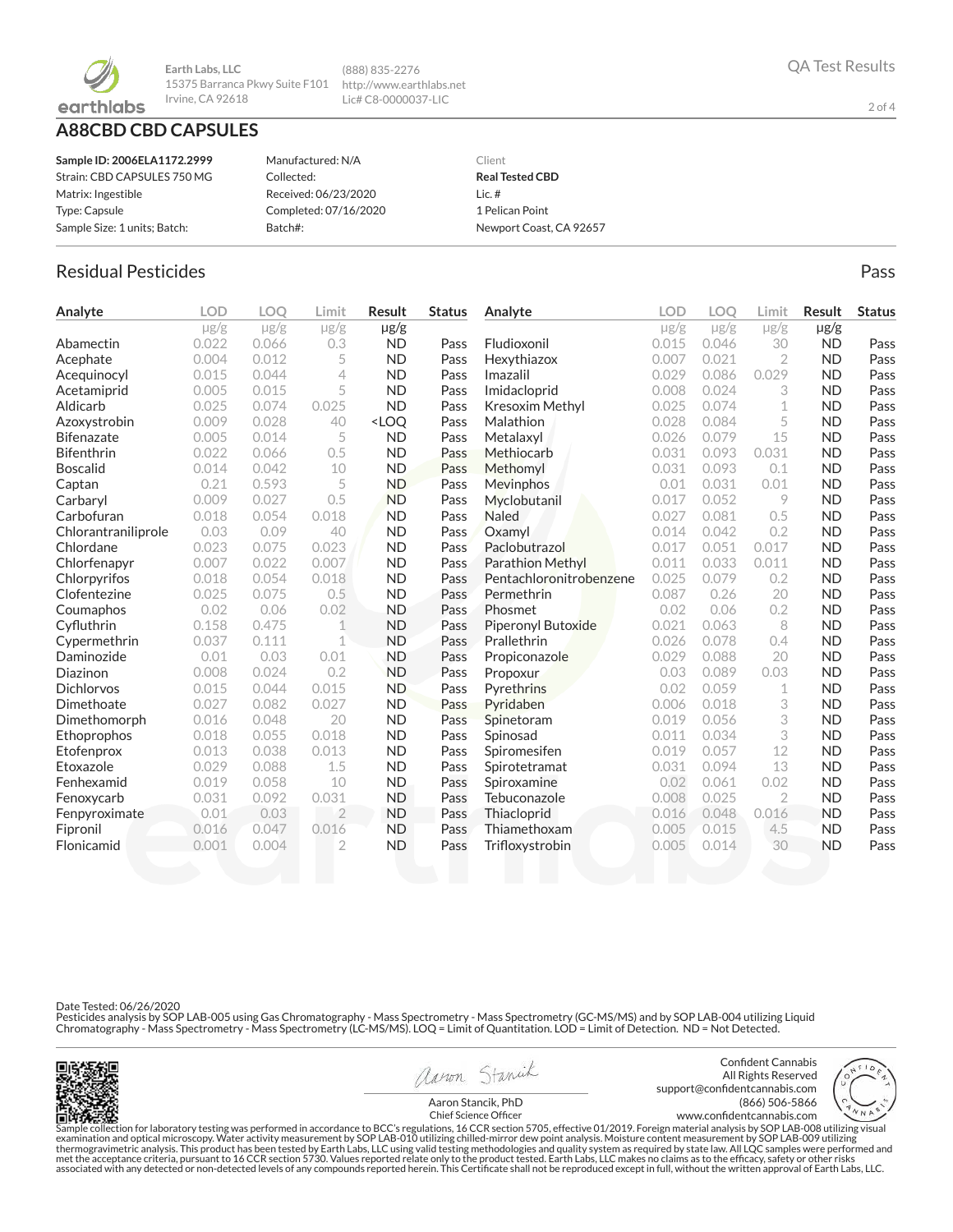

**A88CBD CBD CAPSULES**

| Sample ID: 2006ELA1172.2999  | Manufactured: N/A     | Client                  |
|------------------------------|-----------------------|-------------------------|
| Strain: CBD CAPSULES 750 MG  | Collected:            | <b>Real Tested CBD</b>  |
| Matrix: Ingestible           | Received: 06/23/2020  | Lic. $#$                |
| Type: Capsule                | Completed: 07/16/2020 | 1 Pelican Point         |
| Sample Size: 1 units: Batch: | Batch#:               | Newport Coast, CA 92657 |
|                              |                       |                         |

(888) 835-2276 http://www.earthlabs.net Lic# C8-0000037-LIC

## Residual Solvents Pass

| Analyte                              | <b>LOD</b> | <b>LOO</b> | Limit     | Result    | <b>Status</b> |
|--------------------------------------|------------|------------|-----------|-----------|---------------|
|                                      | $\mu$ g/g  | $\mu$ g/g  | $\mu$ g/g | $\mu$ g/g |               |
| 1,2-Dichloroethane                   | 0.22       | 0.90       |           | <b>ND</b> | Pass          |
| Acetone                              | 9.26       | 199.76     | 5000      | <b>ND</b> | Pass          |
| Acetonitrile                         | 9.56       | 199.76     | 410       | <b>ND</b> | Pass          |
| <b>Benzene</b>                       | 0.18       | 0.90       |           | <b>ND</b> | Pass          |
| <b>Butane</b>                        | 9.44       | 399.52     | 5000      | <b>ND</b> | Pass          |
| Chloroform                           | 0.17       | 0.90       |           | <b>ND</b> | Pass          |
| Ethanol                              | 71.20      | 799.04     | 5000      | <b>ND</b> | Pass          |
| Ethyl acetate                        | 10.23      | 199.76     | 5000      | <b>ND</b> | Pass          |
| Ethyl ether                          | 10.43      | 199.76     | 5000      | <b>ND</b> | Pass          |
| Ethylene oxide                       | 0.08       | 0.90       |           | <b>ND</b> | Pass          |
| Heptane                              | 19.48      | 199.76     | 5000      | <b>ND</b> | Pass          |
| Isopropyl alcohol                    | 16.24      | 199.76     | 5000      | <b>ND</b> | Pass          |
| Methanol                             | 31.72      | 199.76     | 3000      | ND.       | Pass          |
| Methylene chloride                   | 0.19       | 0.90       |           | <b>ND</b> | Pass          |
| Hexane                               | 32.15      | 199.76     | 290       | <b>ND</b> | Pass          |
| Pentane                              | 19.78      | 199.76     | 5000      | <b>ND</b> | Pass          |
| Propane                              | 23.15      | 399.52     | 5000      | <b>ND</b> | Pass          |
| Toluene                              | 10.25      | 199.76     | 890       | <b>ND</b> | Pass          |
| Trichloroethylene                    | 0.16       | 0.90       |           | <b>ND</b> | Pass          |
| Total xylenes (ortho-, meta-, para-) | 12.31      | 199.76     | 2170      | <b>ND</b> | Pass          |

Date Tested: 06/26/2020

Residual Solvents analysis by SOP LAB-003 utilizing Gas Chromatography – Flame Ionization Detection (GC-FID) and Gas Chromatography – Mass Spectrometry (GC-MS).<br>LOQ = Limit of Quantitation. LOD = Limit of Detection. ND = N



avon Stanick Aaron Stancik, PhD





Chief Science Officer

Sample collection for laboratory testing was performed in accordance to BCC's regulations, 16 CCR section 5705, effective 01/2019. Foreign material analysis by SOP LAB-008 utilizing visual<br>examination and optical microscop associated with any detected or non-detected levels of any compounds reported herein. This Certificate shall not be reproduced except in full, without the written approval of Earth Labs, LLC.

3 of 4